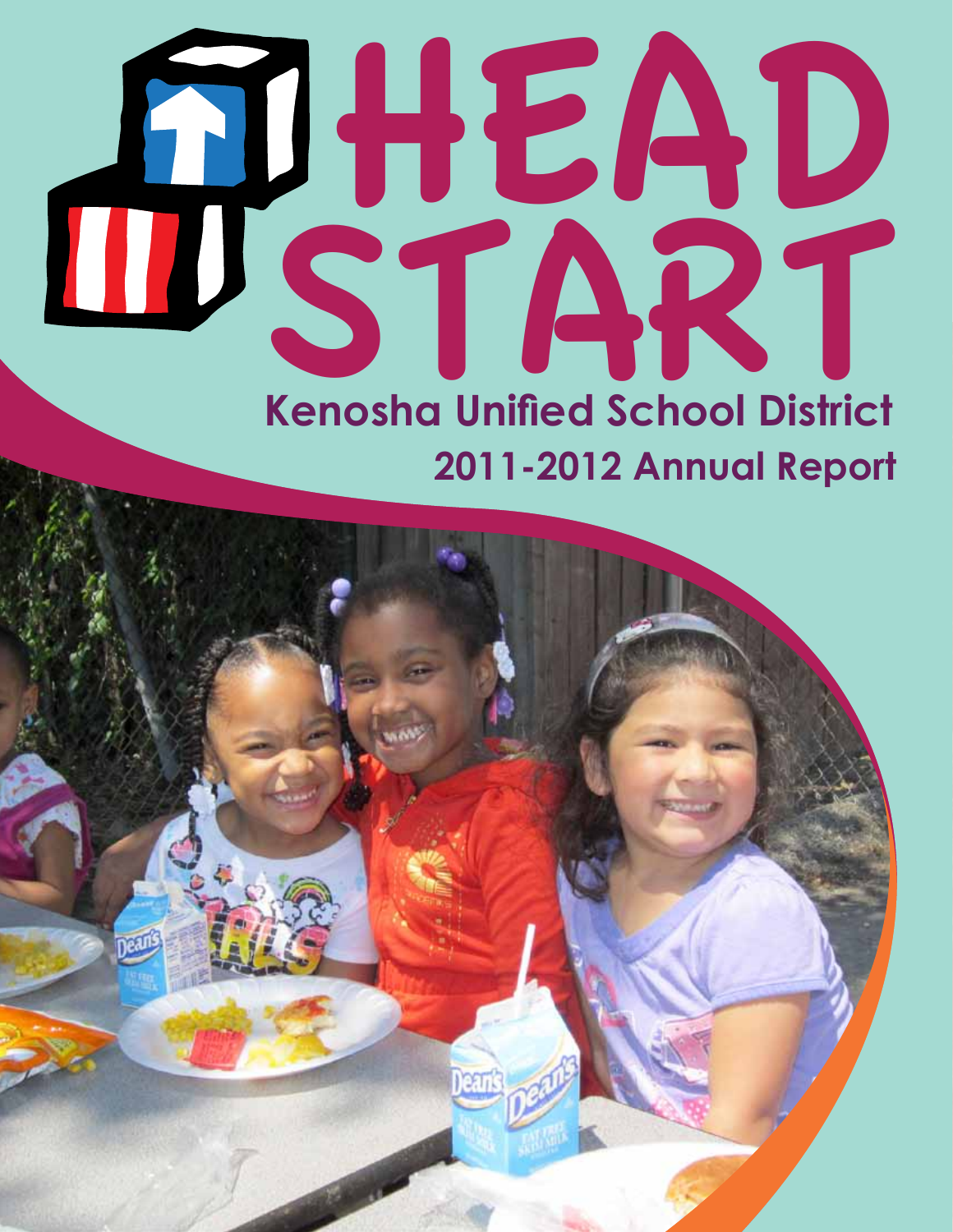# **Introduction**

The Kenosha Unified School District (KUSD) Head Start Program has been involved in the Kenosha community since 1965 serving children and families within the boundaries of Kenosha Unified School District, which encompasses the City of Kenosha, Village of Pleasant Prairie and the Town of Somers. A total of 389 children were funded through the Federal Head Start grant and the State Supplemental Head Start grant for the 2011-2012 program year. Children attend half-day center based classrooms, 4 days a week at various locations throughout the community.

The Kenosha Head Start program promotes school readiness by enhancing the social and cognitive development of children through the provision of educational, health, nutritional, social and other services to enrolled children and families. Parents and community members are encouraged to volunteer their support in classrooms or in providing after school opportunities for parents.

In providing and expanding preschool services to all children within KUSD boundaries, preschool programs were realigned and integrated. KUSD integrated Head Start, Early Childhood Special Education, and 4 year old kindergarten under one umbrella called Early Education. This has resulted in a collaborative model that shares resources and staff while expanding opportunities for Head Start children to attend their neighborhood school where they will also attend kindergarten. This realignment also provided the opportunity to strengthen the services that Head Start provides to children and families.

Kenosha Unified School Districts vision is "Maximizing the Brilliance of Children", while the Mission is "To assure every child experiences high quality, personalized learning success." The Head Start program goals are to improve student achievement by meeting or exceeding identified early learning standards, expand collaborative partnerships with families, community, and industry by expanding community based locations and secure resources by collaborating with all KUSD preschool programs and community child care centers.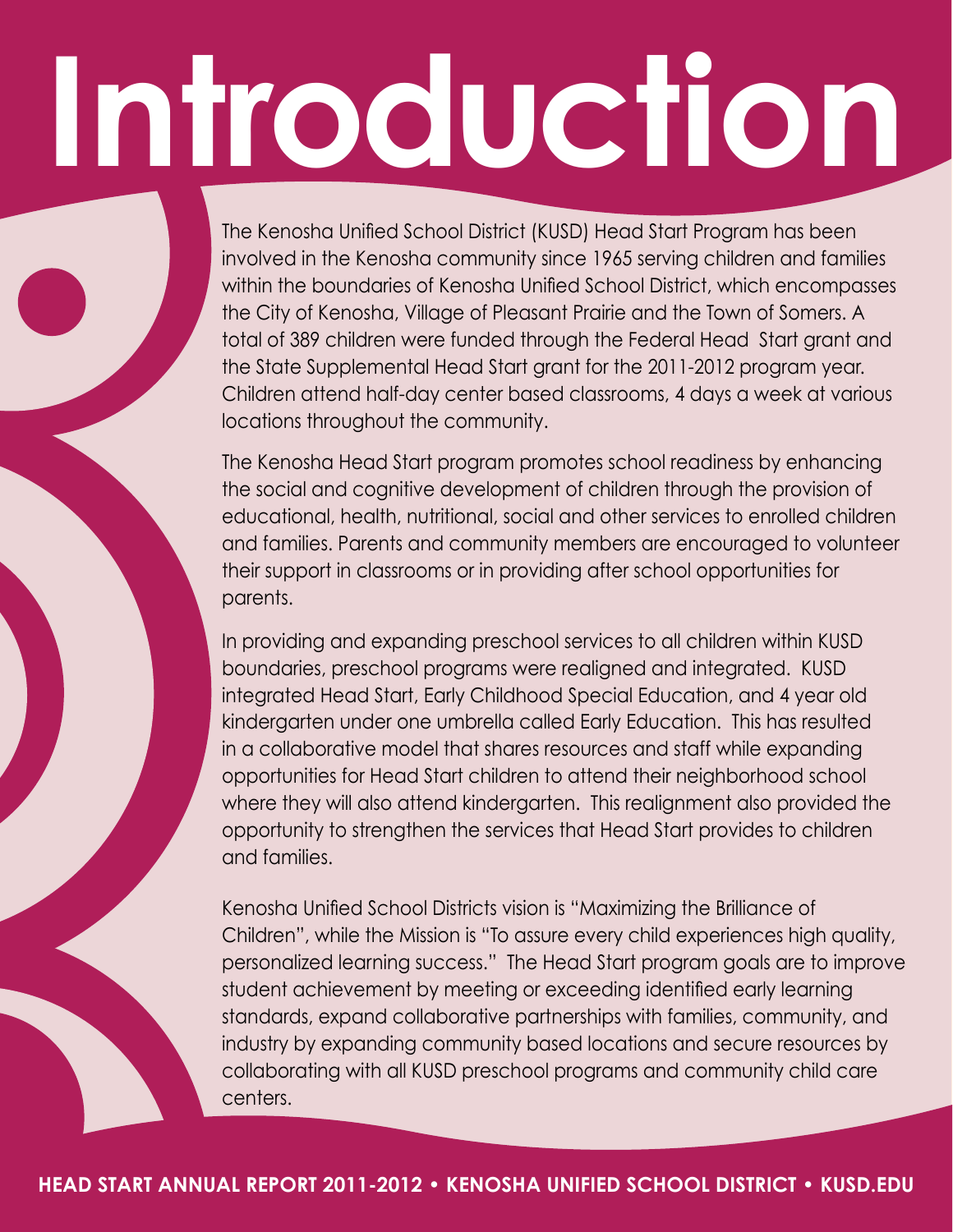#### **KUSD Head Start Budget 2011-2012 Funding Sources**

- ❱ Department of Health & Human Services (DHH), The Administration for Children & Families (July 1, 2011- June 30, 2012) Federal Funds **\$1,999,031**
- ❱ Training/Technical Assistance Federal Funds **\$31,315**
- ❱ Wisconsin Department of Public Instruction, Wisconsin Head Start State Supplemental Funds **\$340,725**

 **Total Kenosha Head Start Program Budget \$2,371,071**

#### **2011-2012 Expenditures from DHH Funding Source**

#### **Proposed KUSD Head Start Budget 2012-2013 Funding Sources**

- ❱ Department of Health & Human Services (DHH), The Administration for Children & Families (July 1, 2011- June 30, 2012) Federal Funds **\$1,999,031**
- ❱ Training/Technical Assistance Federal Funds **\$31,315**
- ❱ Wisconsin Department of Public Instruction, Wisconsin Head Start State Supplemental Funds **\$340,725**

 **Total Kenosha Head Start Program Budget \$2,371,071**

#### **Proposed 2012-2013 Expenditures from DHH Funding Source**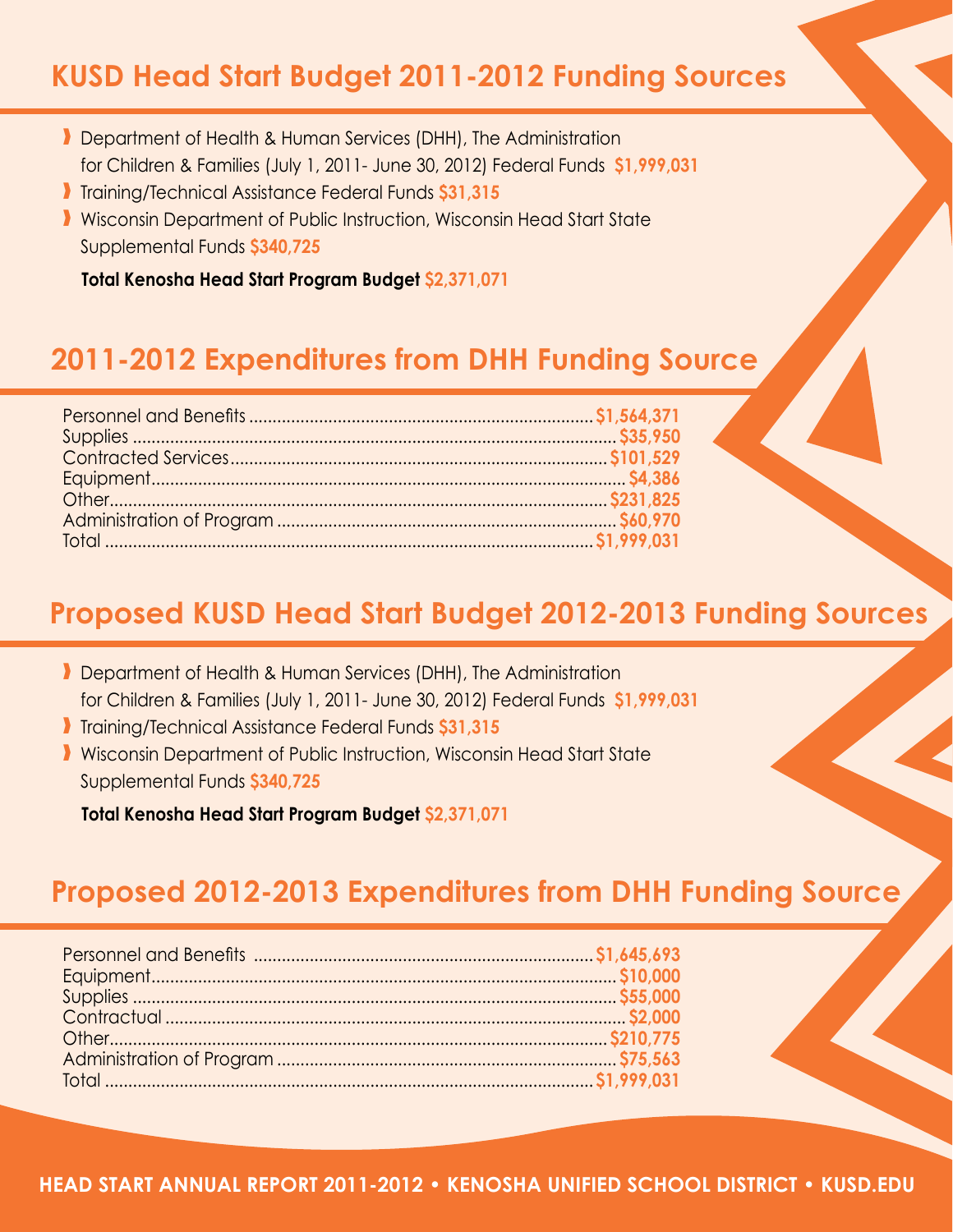### **KUSD Financial Audit and The Department of Health and Human (DHH) Services Monitoring Review**

Kenosha Unified School District policy and state law requires an annual audit of the financial statement of the District by an independent certified public accountant. Compliance with this request has occurred and a detailed report dated November 21, 2012 can be found at http://www.kusd.edu/ departments/budget/cafr.pdf. The report on basic financial statements found that the information is stately fairly in all material respects. The Office of Head Start conducts on-site reviews every three years. The purpose of this Review is to ensure that the Head Start Performance Standards are being followed and consistently implemented. The most recent review and financial audit of the Kenosha Head Start Program was conducted in May of 2012. Head Start Federal Review occurred the week of May 14, 2012. On August 28, 2012, a written report from the Administration for Children and Families, Office of Head Start, was received. The letter indicated the following:

#### Identified Areas of Strengths:

- 1. Collaborations with community agencies and resources including the KUSD Early Education program.
- 2. Head Start classrooms staffed with full time special education teachers.
- 3. The level of technology available to Head Start children.

#### Areas of Noncompliance:

- 1. The grantee (KUSD) did not ensure each employee had an initial health examination and screening for tuberculosis.
- 2. The grantee (KUSD) entered into an agreement under which costs of a capital lease were charged to Head Start without prior approval of the purchase of the Chavez Learning Station.
- 3. The grantee (KUSD) did not make available to the public a report disclosing all required information.

The follow up review is scheduled for March 14-15, 2013. For more information regarding the review and/or correction process, please contact kkurklis@kusd.edu.

### **Enrollment and Attendance Information**

The Kenosha Head Start program provides high quality educational and family services at no-cost for low-income children and families within the Kenosha Unified School District #1 boundaries. The program is funded to provide services to 389 children at 15 locations in half day sessions, 4 days per week. Services throughout the year were provided to a cumulative 426 children. Of these enrolled children, 342 were at or below the Federal poverty line, 59 were identified as Temporary Assistance to Needy Families (TANF) or Social Security Income (SSI) eligible, 22 children were enrolled as Foster Care eligible, and 12 were identified as being homeless. There were 192 children on the active list that who were not able to be served. Transportation was provided to 17 Head Start children with special needs as determined by their Individual Education Plan.

The program schedule follows the KUSD school calendar. Children attend for 3 hours and 12 minutes for 140 days each year. One program location at a community child care center provided full day wrap around care for children and their families.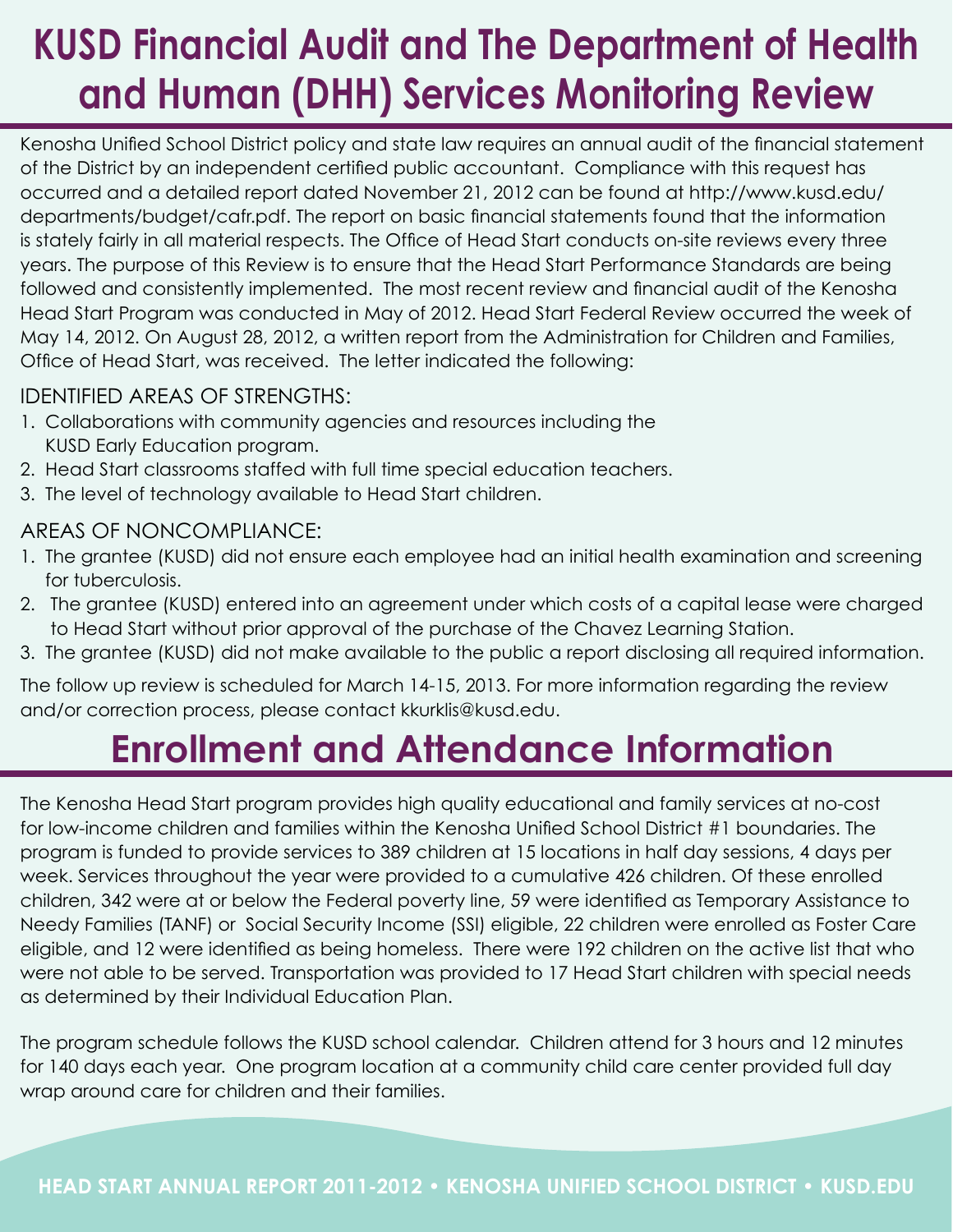

**HEAD START ANNUAL REPORT 2011-2012 • KENOSHA UNIFIED SCHOOL DISTRICT • KUSD.EDU**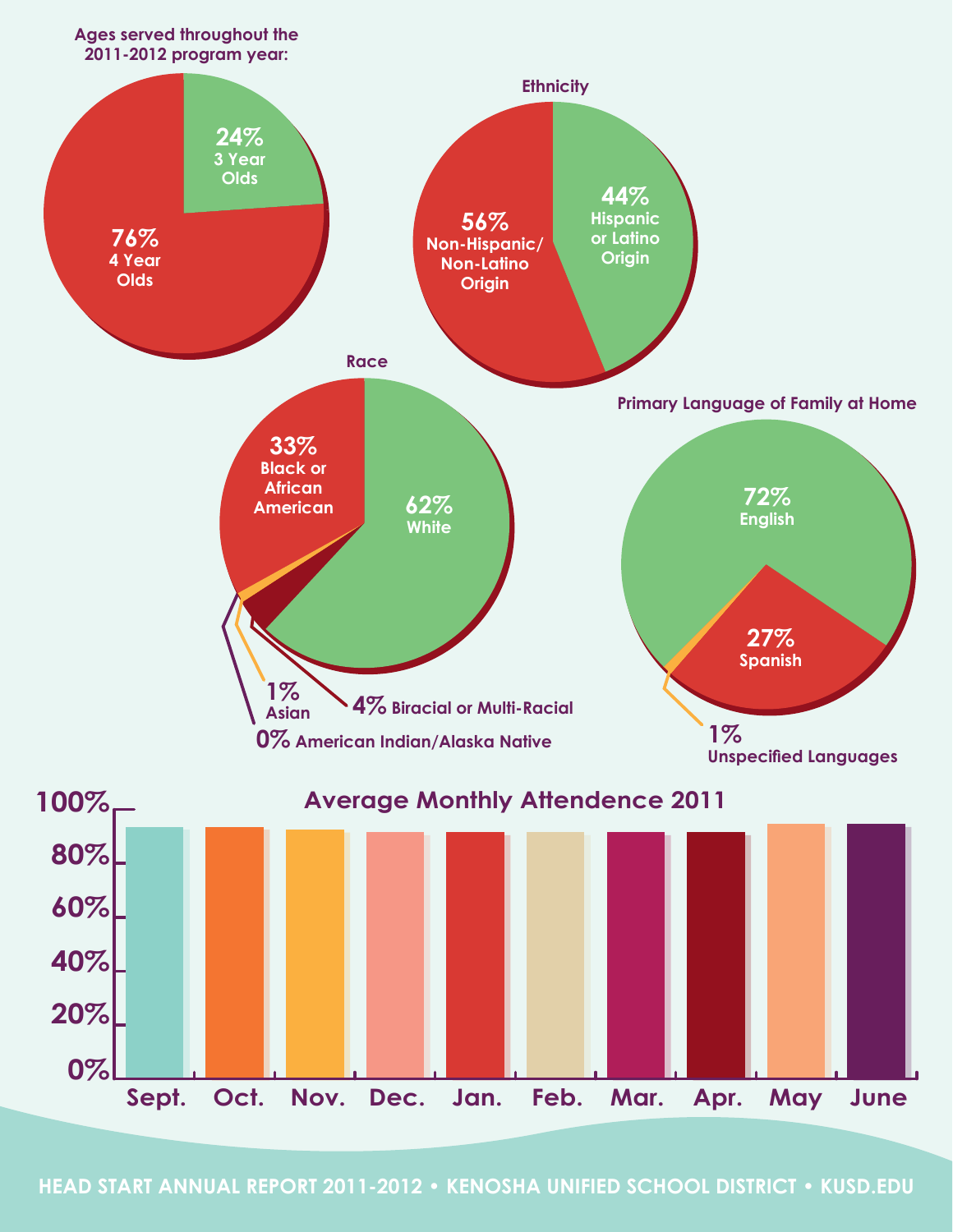# **Family Services**

Outreach to families and the involvement of home and community are one of the most unique features of Head Start Family Services staff.

Family Service Providers work with families to develop individualized family partnership plans so families can achieve their goals. The Kenosha Head Start Policy Council involves parents in the decision making process and training opportunities to improve the overall Kenosha Head Start Program design and management.

Parent education and activities are provided per site and at the program level. Opportunities provided at the site level included: Open House, Fire House Safety, Transition to Kindergarten Informational Meetings, Dr. Seuss Night, Family Fun Day, Family Game Night, Visits to Kenosha Museum, Libraries, Pumpkin Farm and local parks.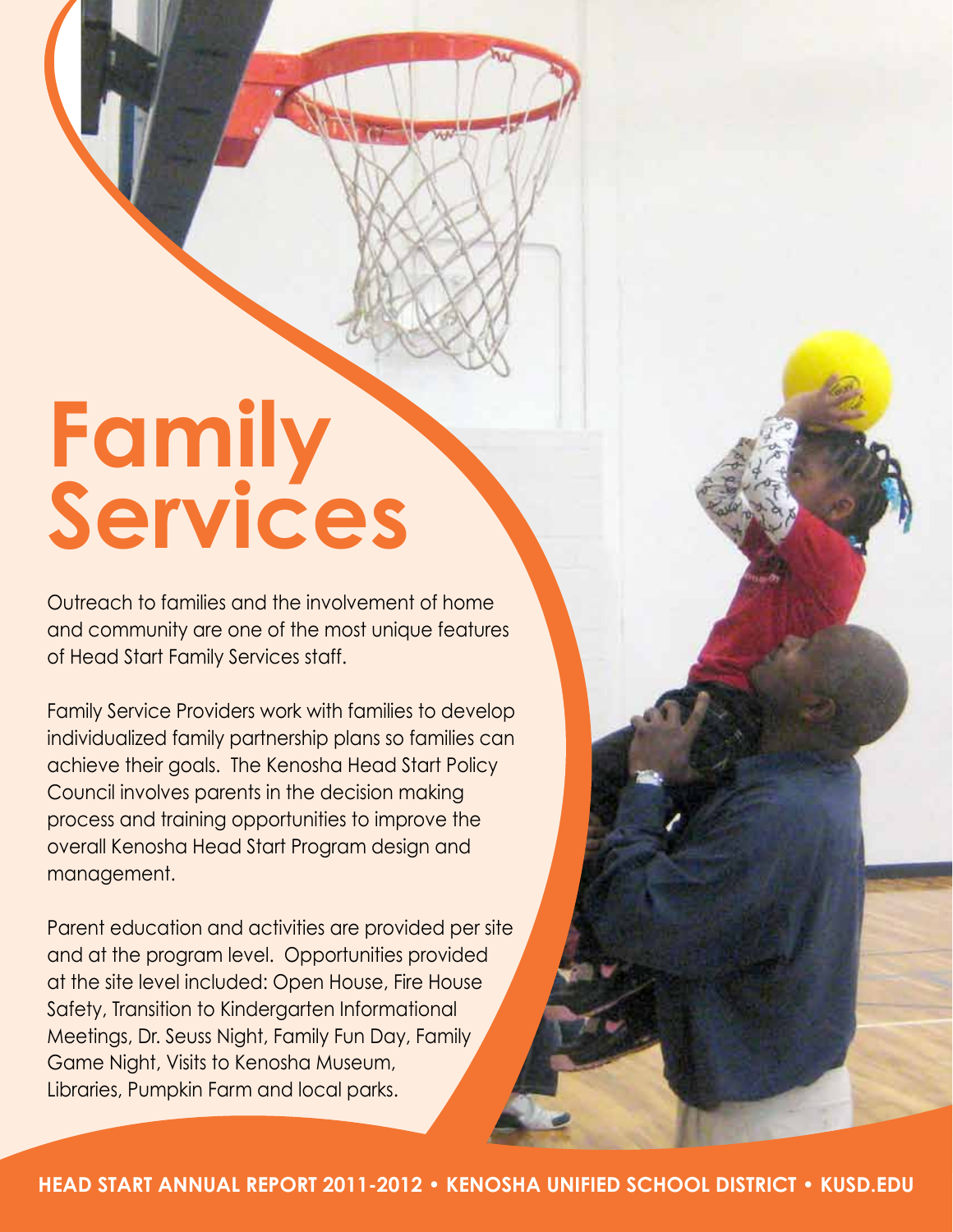# **Health Services**

Healthy children are children who are ready to learn. At Kenosha Head Start, our staff supports families to ensure that children are up-to-date on immunizations, health check-ups and dental screenings.

Health Services also provides children and families opportunities to learn about exercise and healthy food choices.

At the time of enrollment in the Head Start program year, 77% of children had continuous access to health care, 55% had the same type of access to dental care. At the end of the enrollment year, the percentage of children who had continuous access to health care was 95%, dental care was 92%. A strong collaborative relationship with community agencies in offering programs and services contributed to this increase.

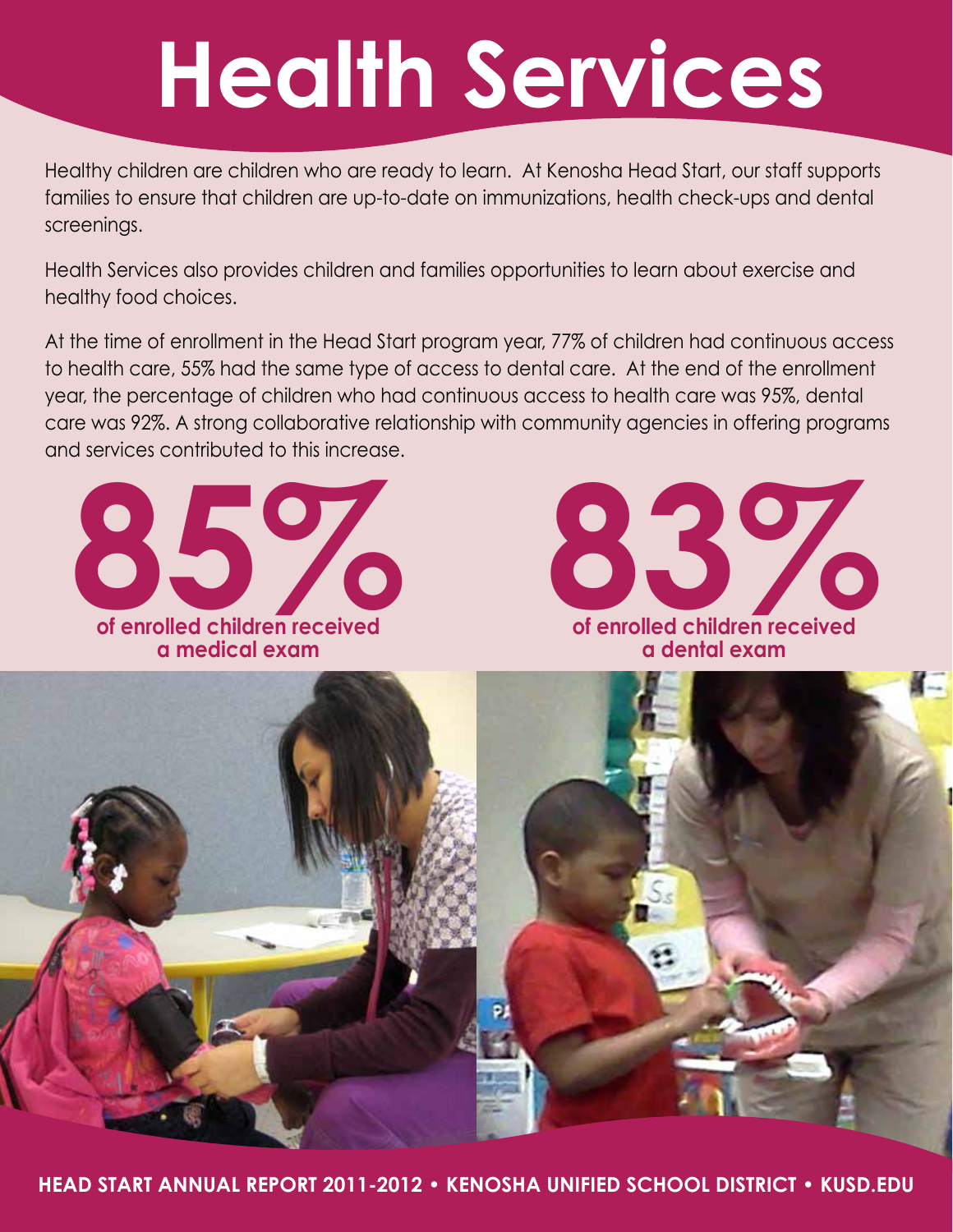# **Health Services**

#### **Kenosha Community Health Center (KCHC)**

is a nonprofit organization offering the underserved citizens of Kenosha County comprehensive healthcare and dental care which enables our families to maintain their well-being by addressing health disparities and providing access for all. A point of contact was established between KCHC and the Head Start program in order to effectively assist parents in scheduling health exams for children. KCHS also provided direct access in scheduling dental exams for 31 Head Start children per month.

#### **Health Services Advisory**

consists of representatives from the Kenosha Health Department, Kenosha Community Health Center, Kenosha Head Start, UW-Extension, Wisconsin Infants and Children, a local Pediatric Dentist, Pediatrician, Optometrist, and Audiologist. Members of this committee advocate for the children and families of the community by connecting their resources and programs.

#### **Kenosha County Health Department**

assures the delivery of health services to prevent disease, maintain and promote health, and to protect and preserve a healthy environment for all citizens of Kenosha County. Semiannual Car Seat Giveaways are conducted for Head Start families. This included a free check and installation of each car seat. Head Start families are encouraged to contact the Health Department for lead poison screenings.

#### **University of Wisconsin- Parkside**

provided a physician assistant student to assist the Head Start program in providing vision, hearing, and blood pressure screening for the Head Start students.

#### **University of Wisconsin - Extension**

provided training and education about the importance of proper hygiene, healthy eating habits, physical activity, and preparing nutritional meals. Six classroom sessions allowed children to increase their awareness of a variety of healthy foods consistent with

*2005 Dietary Guidelines for Americans and MyPyramid for Kids*. They also learned the importance of physical activity as part of a healthy lifestyle. Parents were offered a 6 week class called *Eating Smart – Being Active*. Cooking demonstrations, recipes, fun ways to keep children active, and ideas for healthy low-cost meals and snacks were given.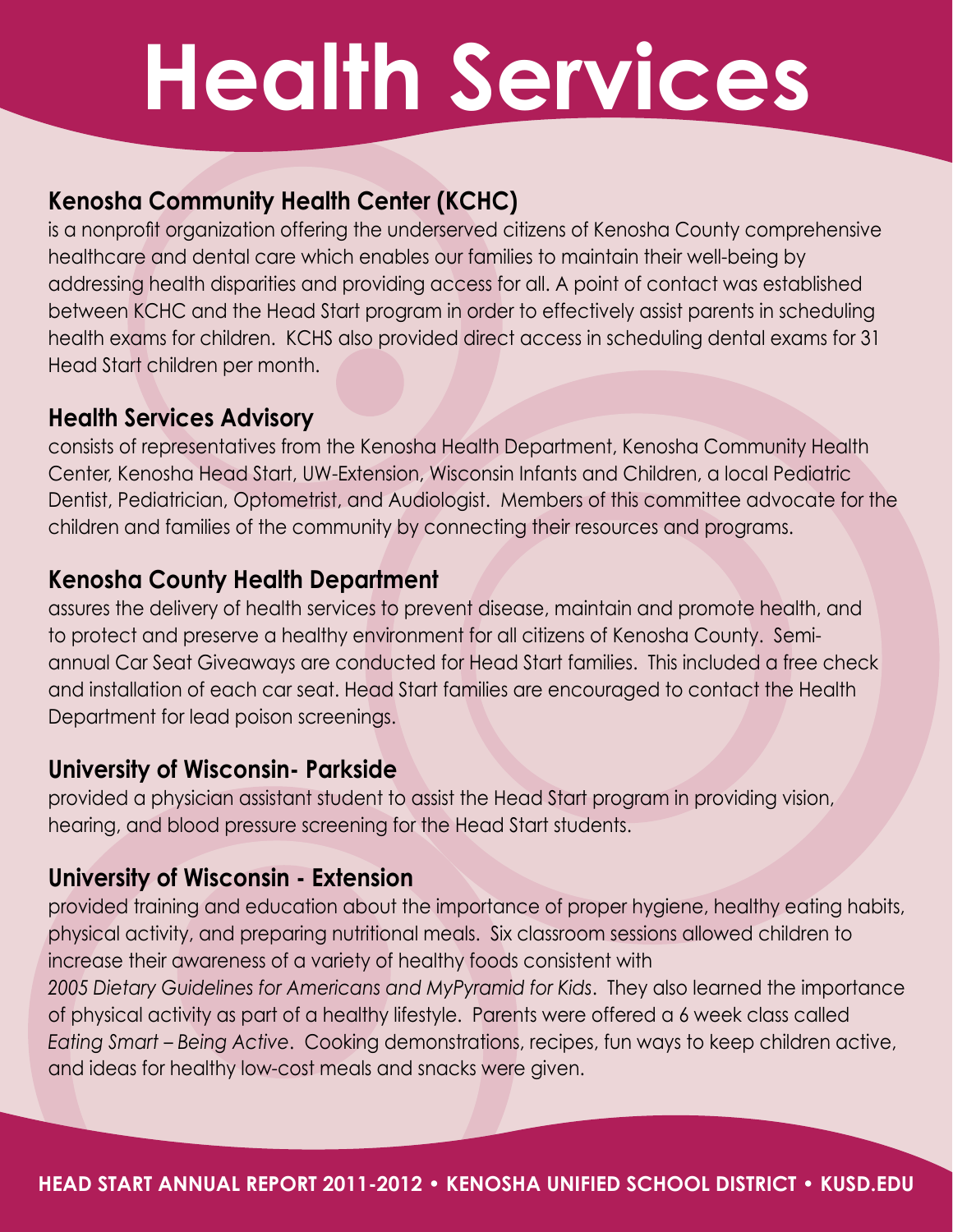# **Education and Development Services**

The Kenosha Unified Head Start program provides all children with a safe, nurturing, engaging, enjoyable, and secure learning environment.

All staff in the Kenosha Unified Head Start program follow The Creative Curriculum System for Preschool. The Creative Curriculum for Preschool is based on five fundamental principles. They guide practice and help us understand the reasons for intentionally setting up and operating preschool programs in particular ways. These are the principles:

- ❱ Positive interactions and relationships with adults provide a critical foundation for successful learning.
- ❱ Social-emotional competence is a significant factor in school success.
- ❱ Constructive, purposeful play supports essential learning.
- ❱ The physical environment affects the type and quality of learning interactions.
- ❱ Teacher-family partnerships promote development and learning.

 *(From the Creative Curriculum System® for Preschool, Volume One: The Foundation, p. 3)* 

In addition to The Creative Curriculum System for Preschool, the Kenosha Unified Head Start program uses Second Step®: a Violence Prevention Curriculum. Second Step® teaches children the skills of empathy, emotion management, and problem-solving.

Assessment is the process of gathering information about children in order to make decisions and support children's learning. A process of ongoing assessment enables teachers to gather information about each child in order to plan instruction and ensure that every child is making progress. The Kenosha Unified Head Start program uses Teaching Strategies GOLD™ to manage the assessment of children. Teaching Strategies GOLD™ allows teachers to organize information collected on children into domains of development, objectives and dimensions of learning, and indicators of skill level. Each learning objective is arranged into a continuum, or developmental progression, that allows teachers to pinpoint a child's level for each objective.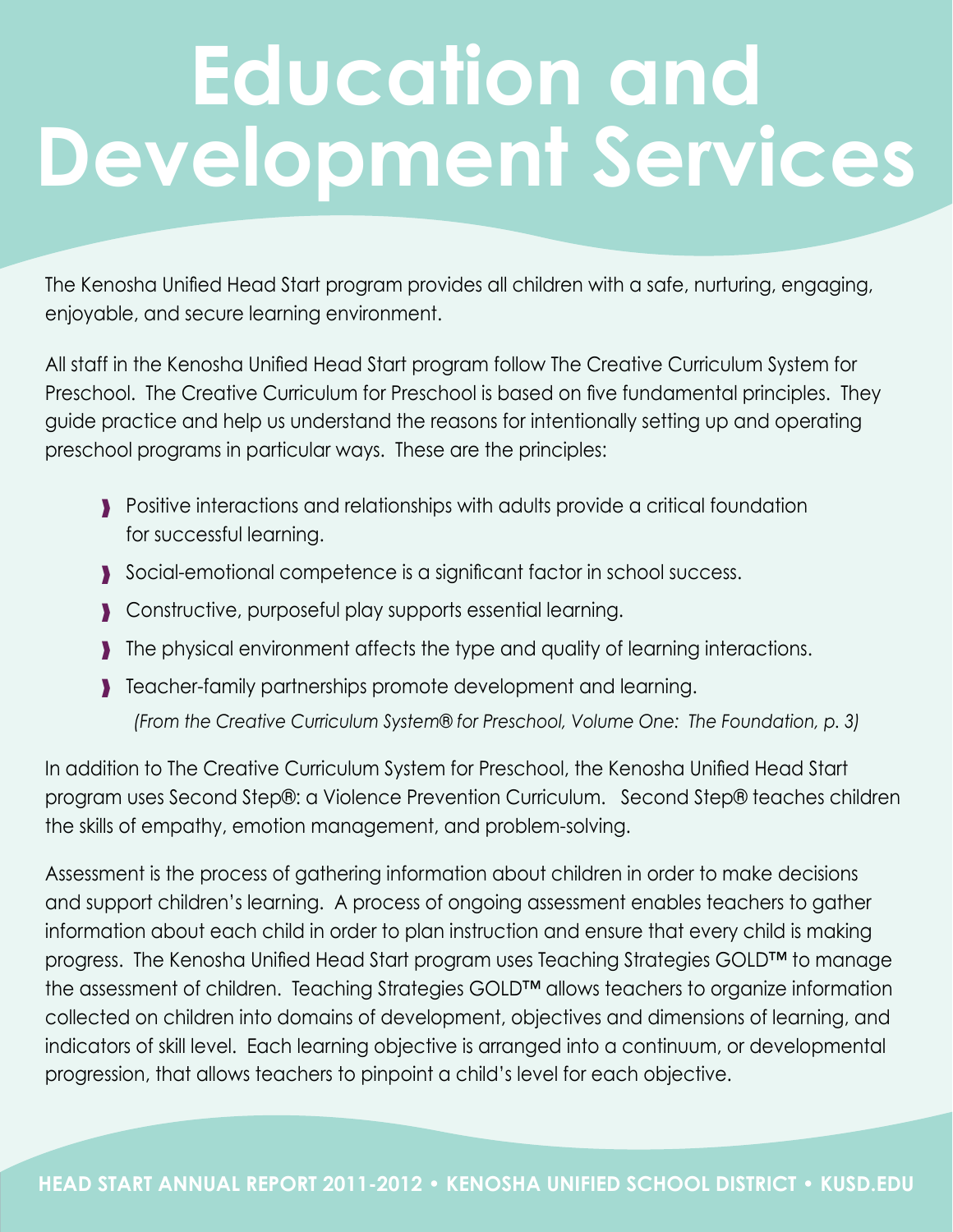**Education and Development Services**

# **KENOSHA UNIFIED HEAD START**

#### **Percentage of Children Meeting or Exceeding Widely Held Expectations 2011-2012**



Children are expected to meet or exceed expectations in the following domains: socialemotional, physical, language, cognition, literacy, and math development. These skills are observed daily in the Head Start classroom and are shared with parents three times a year through Family Conference Forms created in Teaching Strategies GOLD™.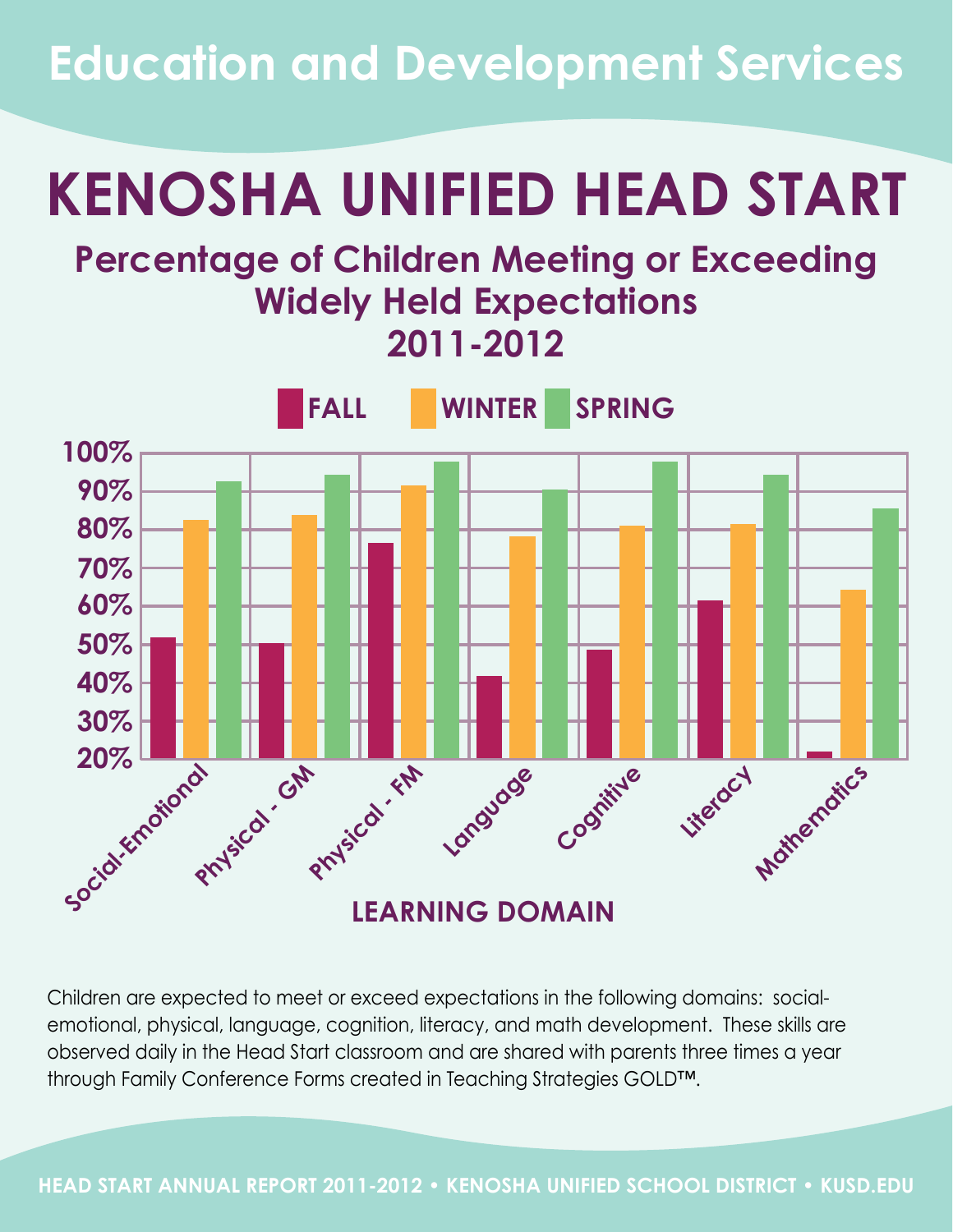### **Preparing Children for Kindergarten**



The Kenosha Unified Head Start Program takes several steps to ensure that our children and families are ready to enter kindergarten when they leave our program. The use of ongoing assessment through Teaching Strategies GOLD ensures that Head Start Teachers are always aware of where their children are developing and how to plan for children who are not meeting widely held expectations. Three times per year, data on Head Start program achievement is shared with all Head Start teachers so they can set goals and make instructional plans to ensure all of their children the Head Start Program ready for kindergarten.

In addition to preparing children for Kindergarten, the Kenosha Unified Head Start program also ensures that Head Start families are ready for kindergarten. In December, Family Service Providers host an informational meeting on the kindergarten registration process for Kenosha Unified. At Parent-Teacher Conferences in February and March, Head Start Teachers remind parents to visit their child's home school to register for kindergarten and give families a handout explaining activities they can do at home to continue to prepare their child for kindergarten. During April and May, Head Start Teachers with classes housed in Elementary Schools are encouraged to take their class to one of the kindergarten classrooms in their building for a visit. At final home visits, parents are given information about Kenosha Unified' s "Getting Ready for Kindergarten" summer school program and kindergarten school supply lists. In June, Head Start children's final progress reports are forwarded to the school that they will be attending in the fall.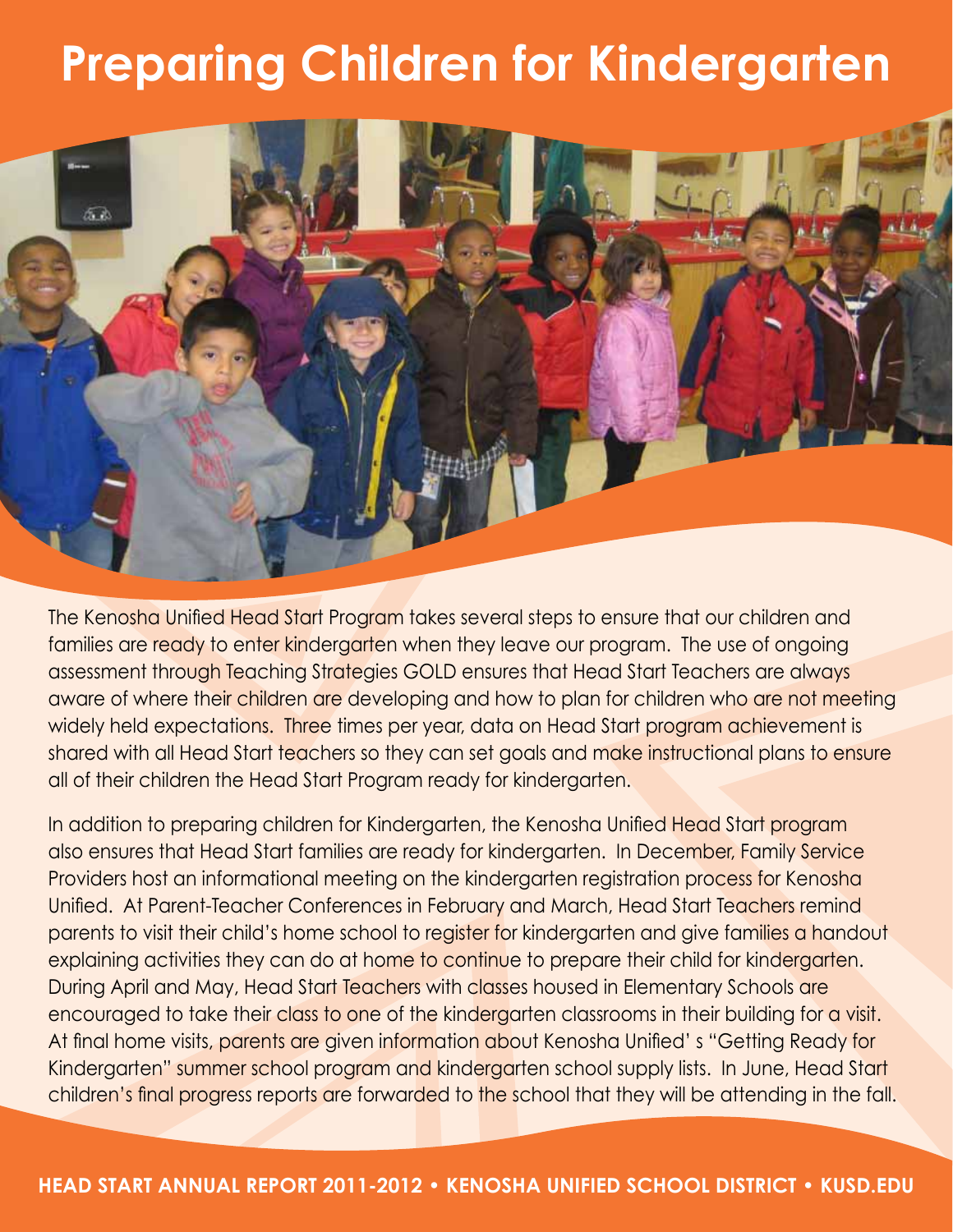## **Disabilities Services**

All children are screened within 45 days of entering the Kenosha Unified Head Start program using the Speed DIAL. The screening process provides information in three major developmental areas: visual/motor, language and cognition, and gross motor/body awareness. The results of the screening, along with observation data, parent reports and home visit information, are used to assist teachers in instructing and planning for the needs of each child in the classroom.

The screening process and ongoing assessment allows teachers to monitor children's progress and quickly identify possible concerns in a child's development. During the 2011-2012 school year, 30 children received special education services prior to the start of the program year. Twenty eight children were identified during the school year, through the use of the screening and ongoing assessment information. Of the children receiving special education services, 50 received services to address speech and language impairments, and eight received services to address developmental delays.

# **Parent and Family Activities**

Parent education and activities are provided per site and at the program level. Opportunities provided at the site level included: Open House, Fire House Safety, Kindergarten Informational Meetings, Dr. Seuss Night, Family Fun Day, Family Game Night, Fun in the Sun, and visits to Kenosha Museum, Libraries, Pumpkin Farm and local parks.

### **2011-2012 Program Level Parent and Family Activities and Training Opportunities:**

- $\blacksquare$  Home Visits 2 per family
- ❱ Parent-Teacher Conferences 2 per family
- ▶ Eating Smart Being Active, 6 sessions
- Reading to Teach... 3 sessions Feelings, Problem Solving, and Dealing with Strong Emotions
- ❱ Successful Fathers Program, 6 sessions
- **I** Fun with Fathers, 6 sessions
- Second Step: A Violence Prevention Curriculum, 3 sessions
- Raising Healthy Eaters, 6 sessions
- ❱ Head Start Policy Council, monthly

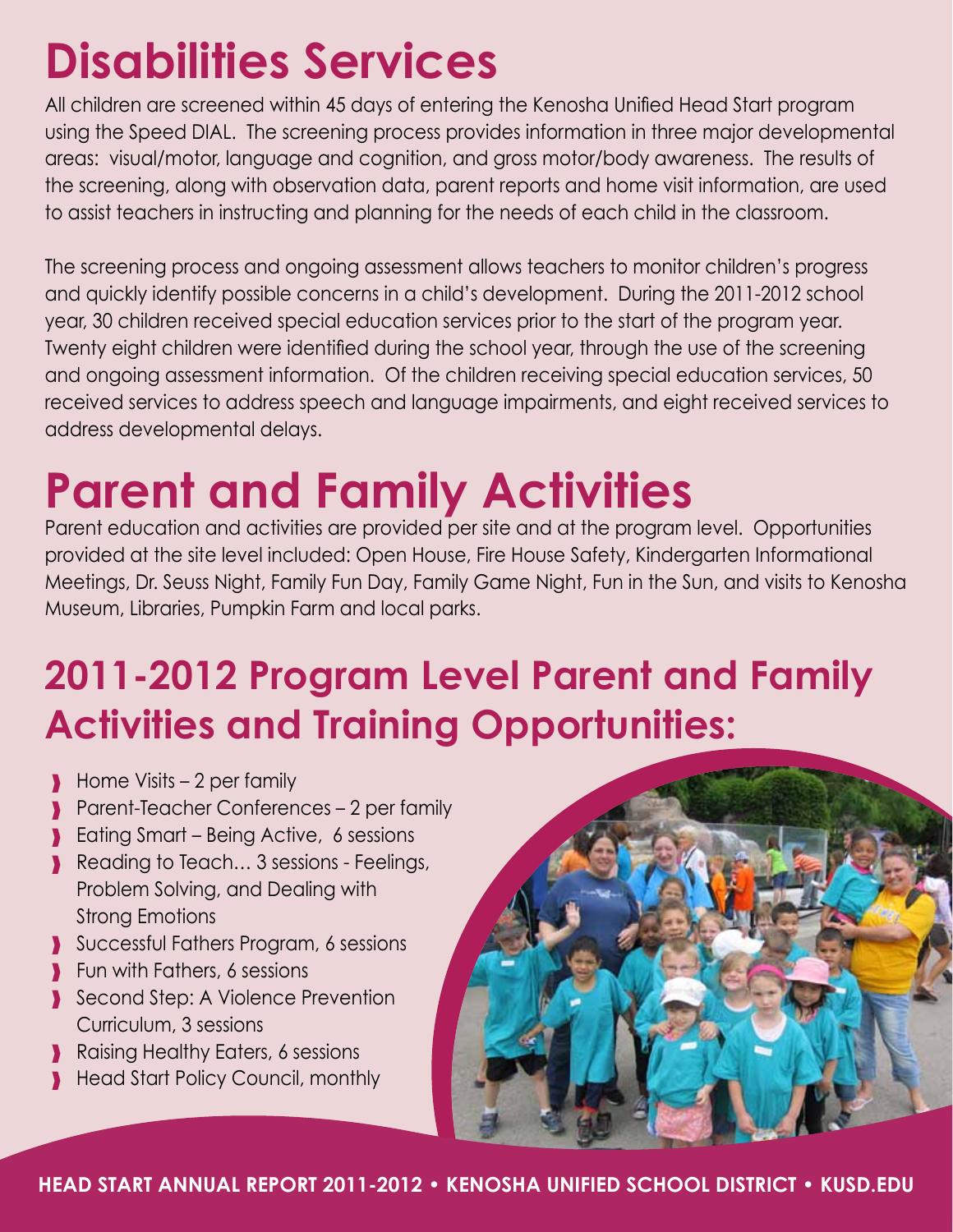### **KUSD Head Start Policy Council**

The Policy Council is comprised of community representatives and parent representatives from Head Start. Some of the major responsibilities of the Policy Council include approval of the grant proposal and the development of program policies and procedures. Regular Policy Council meetings are held on a monthly basis. All positions must be filled according to Head Start Regulations in order to be an effective governing body, which is essential to the success of the program.

#### **KUSD Head Start Policy Council Members**

**Carrie Young** – President **Michelle Bain** – Vice-President **Angela Fudge** – Secretary **Carmen Camacho** – Treasurer **Esmeralda Almanza** – Committee Member **Maria Garcia** – Committee Member **DEBBIE MORAN** – Committee Member **Laura Herrera** – Committee Member **LOURDES NAVA – Committee Member Karen Sens** – Committee Member **Edith Sanchez-Morales** – Committee Member **Melba Solis** – Committee Member **Jo ann Taube** – Committee and KUSD School Board Member